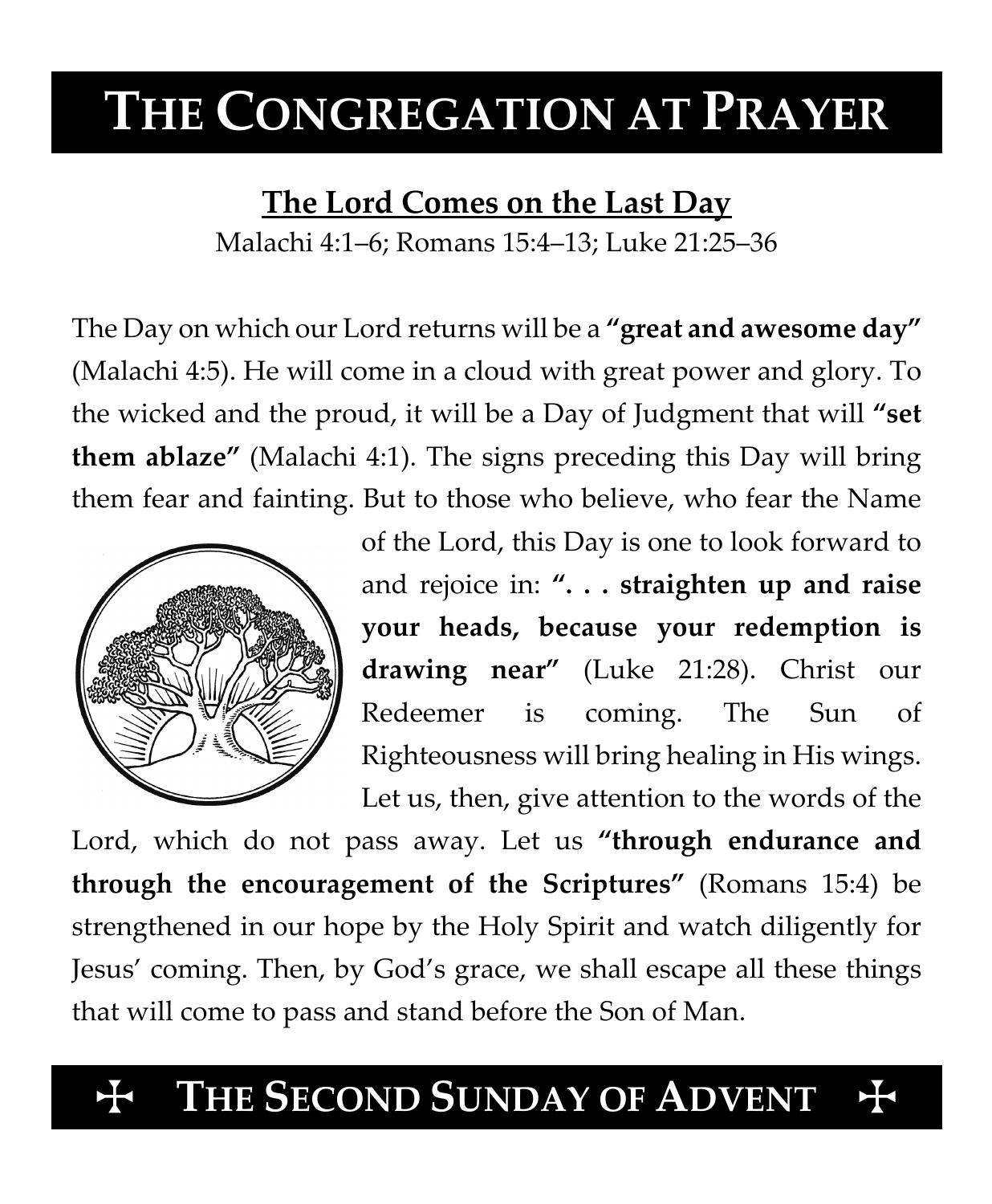# **INVOCATION** (*make the sign of the holy cross and say*)

In the Name of the Father and of the  $\pm$  Son and of the Holy Spirit.

# **THE APOSTLES CREED**

I believe in God the Father Almighty, Maker of Heaven and earth. And in Jesus Christ, His only Son, our Lord, who was conceived by the Holy Spirit, born of the Virgin Mary, suffered under Pontius Pilate, was crucified, died, and was buried. He descended into hell. The third day He rose again from the dead. He ascended into Heaven and is seated at the right hand of God the Father Almighty. From thence He will come to judge the living and the dead. I believe in the Holy Spirit, the Holy Christian Church, the communion of saints, the forgiveness of sins, the resurrection of the body, and the  $\pm$  life everlasting.

# **PSALMODY** *(sing or read out loud each day)*

Psalm 50

# **LEARN BY HEART LUTHER'S SMALL CATECHISM**: The Ten Commandments

*The Second Commandment*

**You shall not misuse the Name of the Lord your God.**

*What does this mean?*

**We should fear and love God so that we do not curse, swear, use satanic arts, lie, or deceive by His Name, but call upon it in every trouble, pray, praise, and give thanks.**

# **DAILY READINGS**

| Sunday:    | Psalm 7  | Genesis 8:1-19     | 1 Chronicles 8  | Luke 4:14-44  |
|------------|----------|--------------------|-----------------|---------------|
| Monday:    | Psalm 8  | Genesis 8:20-9:19  | 1 Chronicles 9  | Luke 5:1-6:16 |
| Tuesday:   | Psalm 9  | Genesis 9:20-10:32 | 1 Chronicles 10 | Luke 6:17-49  |
| Wednesday: | Psalm 10 | Genesis 11         | 1 Chronicles 11 | Luke 7:1-35   |
| Thursday:  | Psalm 11 | Genesis 12:1-13:1  | 1 Chronicles 12 | Luke 7:36-8:3 |
| Friday:    | Psalm 12 | Genesis 13:2-18    | 1 Chronicles 13 | Luke 8:4-21   |
| Saturday:  | Psalm 13 | Genesis 14         | 1 Chronicles 14 | Luke 8:22-56  |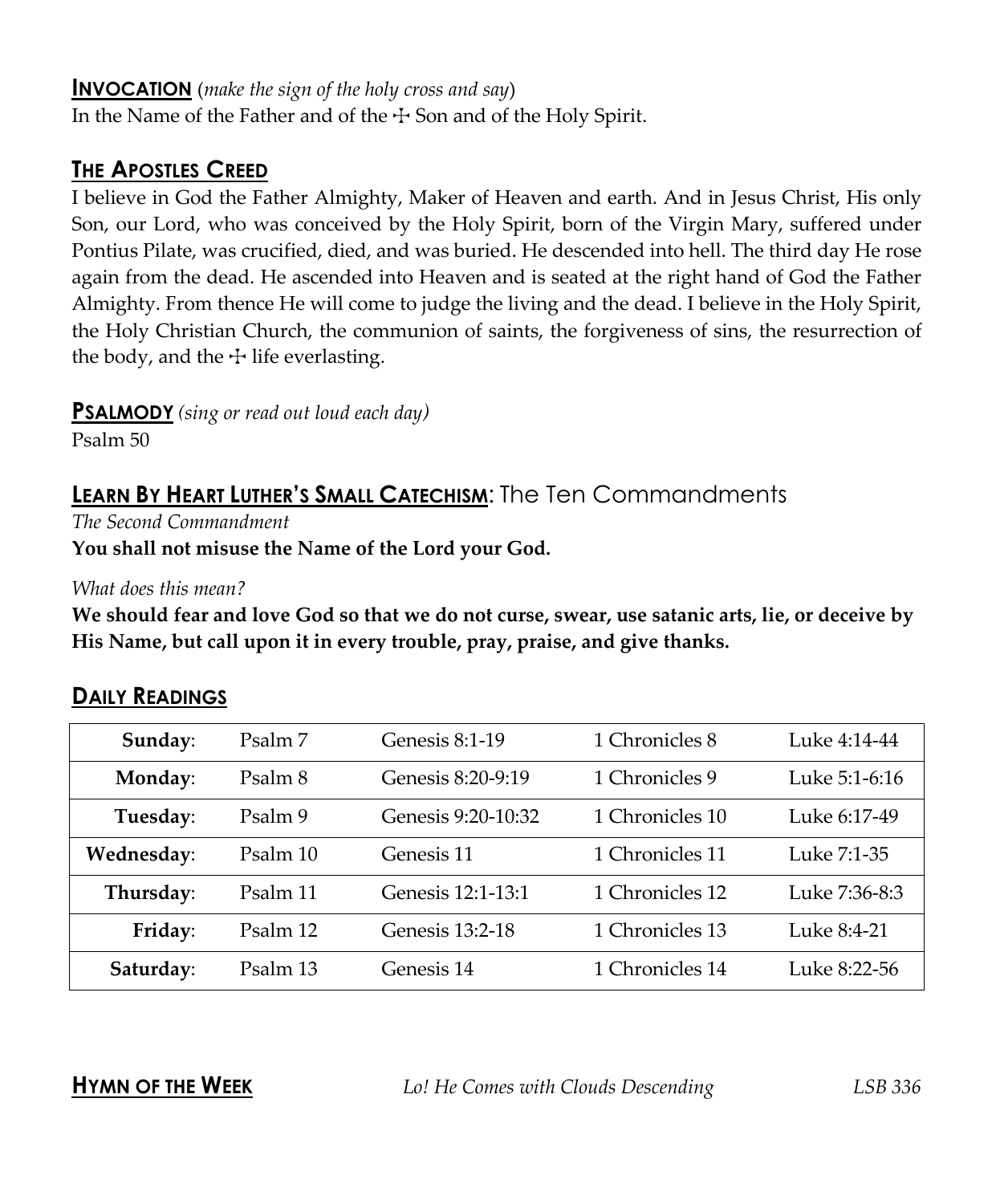# **PRAYERS**

*The following suggestions are offered as an aid in developing the habit of praying for ourselves and others each week:*

**Sunday**: For the joy of the resurrection among us; for the fruit of faith nourished by Word and Sacrament.

**Monday**: For faith to live in the promise of Holy Baptism; for one's calling and daily work; for the unemployed; for the salvation and well-being of our neighbors; for schools, colleges, and seminaries; for good government and for peace.

**Tuesday**: For deliverance against temptation and evil; for the addicted and despairing, the tortured and oppressed; for those struggling with sin.

**Wednesday**: For marriage and family, that husbands and wives, parents and children live in ordered harmony according to God's Word; for parents who must raise children alone; for our communities and neighborhoods.

**Thursday**: For the Church and her pastors; for deacons, teachers, and other church workers; for missionaries and for all who serve the Church; for fruitful and salutary use of the blessed Sacrament of Christ's body and blood.

**Friday**: For faithful preaching of the holy cross of our Lord Jesus Christ; for the spread of His knowledge throughout the whole world; for the persecuted and oppressed; for the sick and dying.

**Saturday**: For faithfulness to the end; for the renewal of those who are withering in the faith or have fallen away; for receptive hearts and minds to God's Word on the Lord's Day; for pastors as they prepare to administer and for people as they prepare to receive Christ's holy gifts.

Stir up our hearts, O Lord, to make ready the way of Your only-begotten Son, that by His coming we may be enabled to serve You with pure minds; through the same Jesus Christ, our Lord, who lives and reigns with You and the Holy Spirit, one God, now and forever.

O Lord, look down from Heaven. Behold, visit, and relieve Your servants who stand in need of our prayers: **[insert the names of family members, friends, church members, government officials, those in need, etc.]** Look upon them with the eyes of Your mercy. Grant them comfort and sure confidence in You. Defend them from all danger, and keep them in perpetual peace and safety, through Jesus Christ, our Lord.

Our Father who art in Heaven, hallowed be Thy Name, Thy Kingdom come, Thy will be done on earth as it is in Heaven; give us this day our daily bread; and forgive us our trespasses as we forgive those who trespass against us; and lead us not into temptation, but  $+$  deliver us from evil. For Thine is the Kingdom and the power and the glory forever and ever.